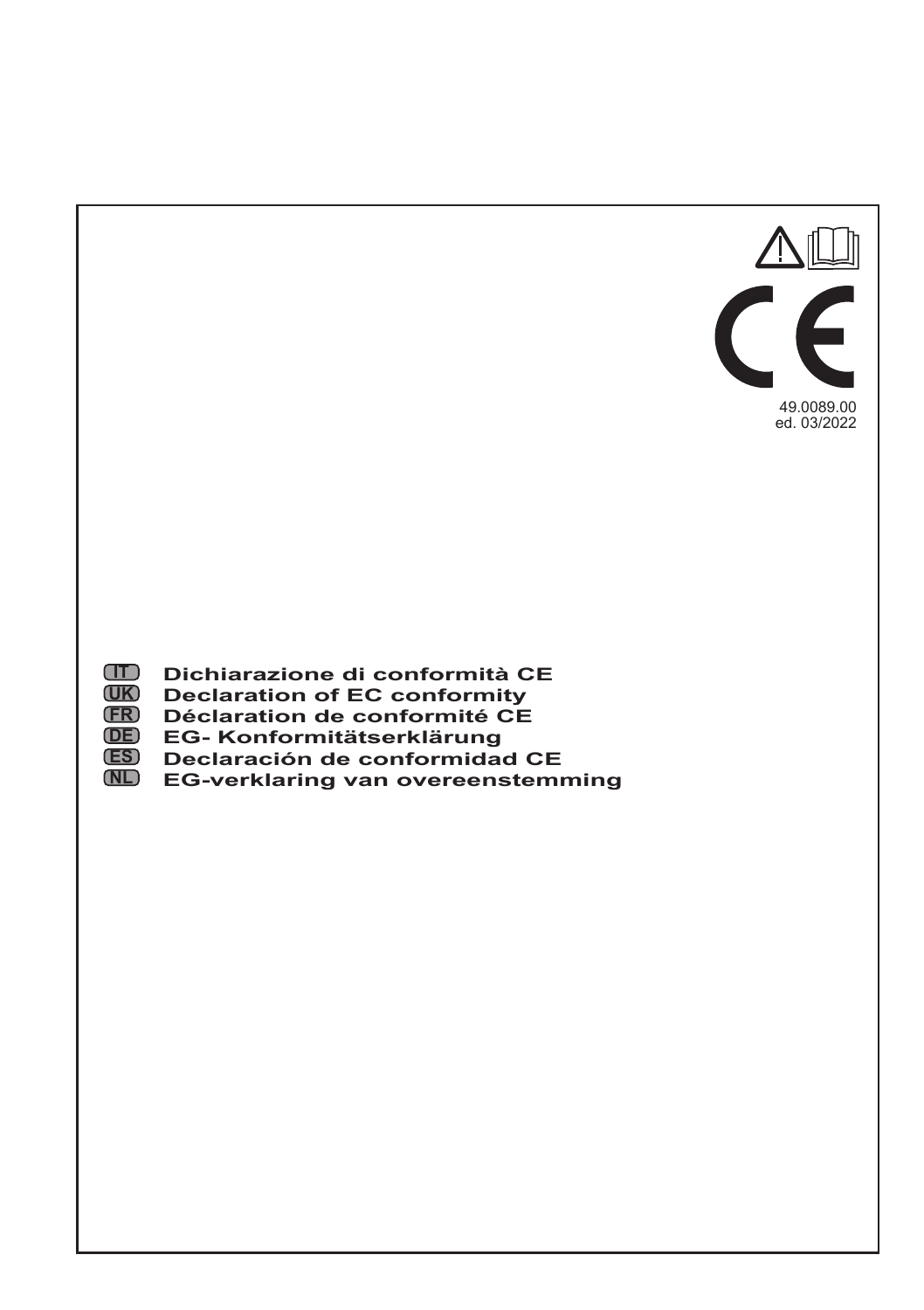# ghibli & wirbel

| <b>MODELLO</b><br>MODEL<br>MODÈLE<br><b>MODELL</b><br><b>MODELO</b><br><b>MODEL</b> | <b>CODICE</b><br>CODE<br><b>CODE</b><br><b>KENN NR.</b><br><b>CÓDIGO</b><br>CODE |
|-------------------------------------------------------------------------------------|----------------------------------------------------------------------------------|
| R R 300 FD 110 CHEM                                                                 | 10.0911.00                                                                       |
| R R 300 FD 110 BC CHEM                                                              | 13.0911.00                                                                       |
| R R 300 FD 130 CHEM                                                                 | 10.0913.00                                                                       |
| R R 300 FD 130 BC CHEM                                                              | 13.0913.00                                                                       |
| R R 300 RD 110 CHEM                                                                 | 10.0911.50                                                                       |
| R R 300 RD 110 BC CHEM                                                              | 13.0911.50                                                                       |
| R R 300 RD 130 CHEM                                                                 | 10.0913.50                                                                       |
| R R 300 RD 130 BC CHEM                                                              | 13.0913.50                                                                       |
|                                                                                     |                                                                                  |



| <b>MODELLO</b><br><b>MODEL</b><br><b>MODÈLE</b><br><b>MODELL</b><br><b>MODELO</b><br><b>MODEL</b> | <b>CODICE</b><br>CODE<br>CODE<br><b>KENN NR.</b><br><b>CÓDIGO</b><br><b>CODE</b> |
|---------------------------------------------------------------------------------------------------|----------------------------------------------------------------------------------|
| R R 300 FD 110 CHEM                                                                               | 10.0911.01                                                                       |
| R R 300 FD 110 BC CHEM                                                                            | 13.0911.01                                                                       |
| R R 300 FD 130 CHEM                                                                               | 10.0913.01                                                                       |
| R R 300 FD 130 BC CHEM                                                                            | 13.0913.01                                                                       |
| R R 300 RD 110 CHEM                                                                               | 10.0911.51                                                                       |
| R R 300 RD 110 BC CHEM                                                                            | 13.0911.51                                                                       |
| R R 300 RD 130 CHEM                                                                               | 10.0913.51                                                                       |
| R R 300 RD 130 BC CHEM                                                                            | 13.0913.51                                                                       |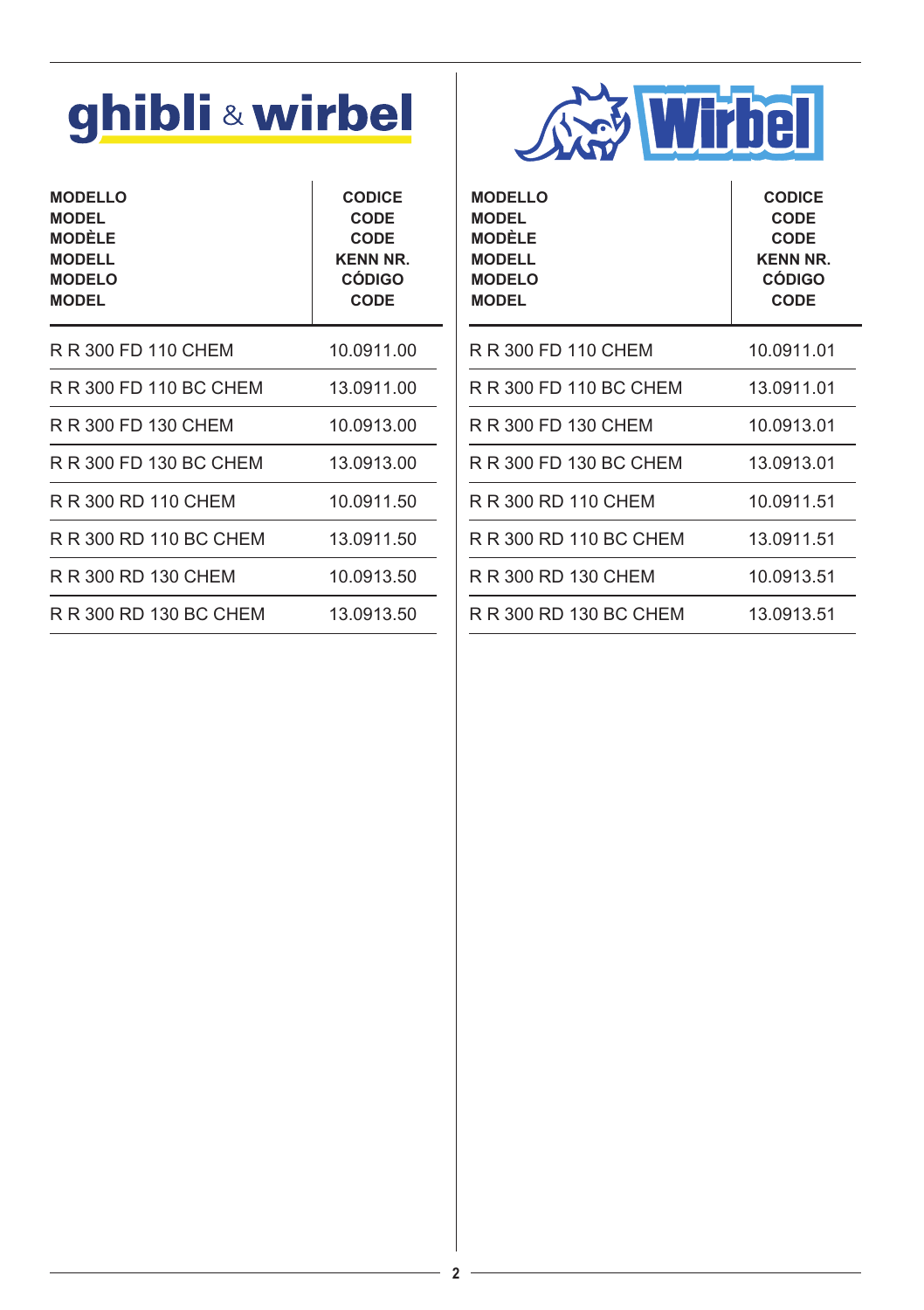### **Dichiarazione di conformità IT UK**

Con la presente si dichiara che la macchina qui di seguito indicata, in base alla sua concezione, al tipo di costruzione e nella versione da noi introdotta sul mercato, è conforme ai requisiti fondamentali di sicurezza e di sanità delle direttive CE.

In caso di modifiche apportate alla macchina senza il nostro consenso, la presente dichiarazione perde ogni validità.

**Prodotto** LAVASCIUGA PAVIMENTI

**MODELLO** (vedi tabella pagina 2)

**CODICE** (vedi tabella pagina 2)

**Direttive CE pertinenti** 2006/42/CE 2014/30/UE

**Norme armonizzate applicate** EN ISO 12100 EN 60335-1 EN 60335-2-72

**Norme nazionali applicate**

-

Nome e posizione della persona autorizzata a firmare la Dichiarazione: Giuseppe Riello, Amministratore Delegato Ghibli & Wirbel S.p.A.

 $Firma$ Giusepp**¢** Riello

Nome e indirizzo della persona autorizzata a fornire il fascicolo tecnico:

Luca Lenzi, presso Ghibli & Wirbel S.p.A., *Sede operativa ed amministrativa:*

Via Circonvallazione, 5 - 27020 DORNO (PV) - Italy *Sede legale:* Via Enrico Fermi, 43 - 37136 VERONA (VR) - Italy

Firma  $\left($   $\frac{1}{2}$   $\frac{1}{2}$   $\frac{1}{2}$   $\frac{1}{2}$   $\frac{1}{2}$   $\frac{1}{2}$   $\frac{1}{2}$   $\frac{1}{2}$   $\frac{1}{2}$   $\frac{1}{2}$   $\frac{1}{2}$   $\frac{1}{2}$   $\frac{1}{2}$   $\frac{1}{2}$   $\frac{1}{2}$   $\frac{1}{2}$   $\frac{1}{2}$   $\frac{1}{2}$   $\frac{1}{2}$   $\frac{1}{2}$   $\frac{1}{2}$ **Luca Lenzi** 

Dorno (PV), 03/2022

### **Declaration of EC conformity**

We hereby declare that the machine described below complies with the relevant basic safety and health requirements of the EU Directives, both in its basic design and construction as well as in the version put into circulation by us. This declaration shall cease to be valid if the machine is modified without our prior approval

**Product** SCRUBBER DRYER

**MODEL** (see table on page 2)

**CODE** (see table on page 2)

**Relevant EU Directives** 2006/42/CE 2014/30/UE

**Applied harmonized standards** EN ISO 12100 EN 60335-1 EN 60335-2-72

**Applied national standards**

-

Name and position of the person authorised to sign the Declaration: Giuseppe Riello, Chief Executive Officer of Ghibli & Wirbel S.p.A.

 $S$ ignature Giusebpe/Riello

Name and address of the person authorised to supply the technical manual:

Luca Lenzi at Ghibli & Wirbel S.p.A.,

*Headquarters:* Via Circonvallazione, 5 - 27020 DORNO (PV) - Italy

*Registered office:* Via Enrico Fermi, 43 - 37136 VERONA (VR) - Italy

Signature **Luca Yenzi** 

Dorno (PV), 03/2022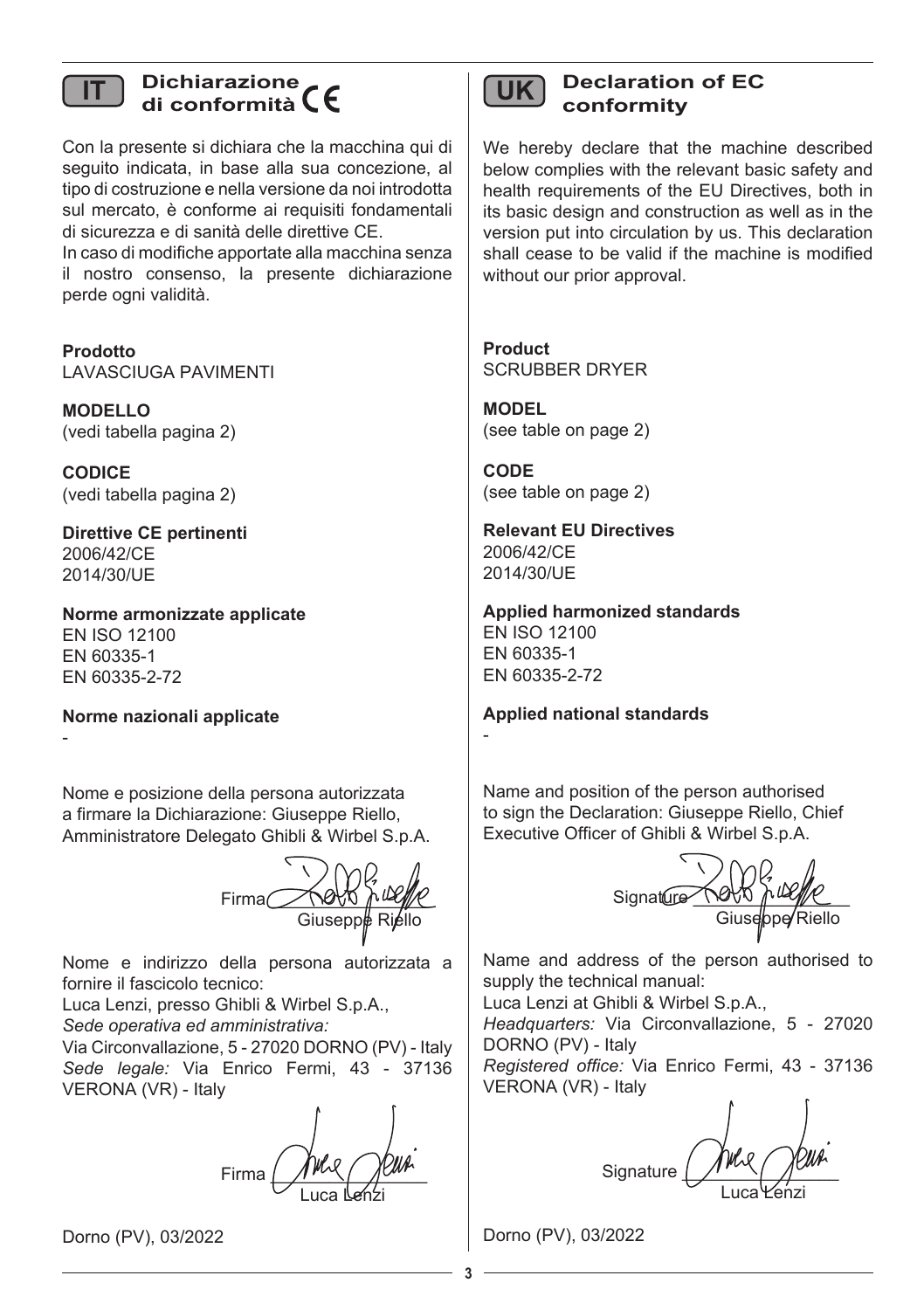

### **Déclaration de conformité FR DE**

Nous certifions par la présente que la machine spécifiée ci après répond de par sa conception et son type de construction ainsi que de par la version que nous avons mise sur le marché aux prescriptions fondamentales stipulées en matière de sécurité et d'hygiène par les directives européennes en vigueur. Toute modification apportée à la machine sans notre accord rend cette déclaration invalide.

**Produit** AUTOLAVEUSES

**MODÈLE**  (voir tableau page 2)

**CODE** (voir tableau page 2)

**Directives européennes en vigueur** 2006/42/CE 2014/30/UE

**Normes harmonisées appliquées** EN ISO 12100 EN 60335-1 EN 60335-2-72

**Normes nationales appliquées**

-

Nom et position de la personne autorisée à signer la Déclaration : Giuseppe Riello, Directeur Général de Ghibli & Wirbel S.p.A.

Signature  $\subset$ Giuseppe Riello

Nom et adresse de la personne autorisée à fournir le fascicule technique :

Luca Lenzi, auprès de Ghibli & Wirbel S.p.A., *Siège opérationnel et administratif :*

Via Circonvallazione, 5 - 27020 DORNO (PV) - Italy *Bureau d'inscription :* Via Enrico Fermi, 43 - 37136 VERONA (VR) - Italy

Signature Luca Leónzi

Dorno (PV), 03/2022



### **EG- Konformitätserklärung**

Hiermit erklären wir, dass die nachfolgend bezeichnete Maschine aufgrund ihrer Konzipierung und Bauart sowie in der von uns in Verkehr gebrachten Ausführung den einschlägigen grundlegenden Sicherheits und Gesundheitsanforderungen der EG-Richtlinien entspricht. Bei einer nicht mit uns abgestimmten Änderung der Maschine verliert diese Erklärung ihre Gültigkeit.

**Produkt** BODEN-WASCHTROCKNER

**MODELL** (Siehe Seite 2)

**KENN NR.** (Siehe Seite 2)

-

**Einschlägige EG-Richtlinien** 2006/42/CE 2014/30/UE

**Angewandte harmonisierte Normen** EN ISO 12100 EN 60335-1 EN 60335-2-72

**Angewandte nationale Normen**

Name und Beruf der autorisierten Person, welche die Erklärung unterzeichnet.: Giuseppe Riello, Vorstandsvorsitzender Ghibli & Wirbel S.p.A..

 $U$ nterschrift  $V$ Giusep#e Riello

Name und Anschrift der zuständigen Person für den Versandt technischer Unterlagen: Luca Lenzi, bei Ghibli & Wirbel S.p.A.,

*Betriebs- und Verwaltungssitz:*

Via Circonvallazione, 5 - 27020 DORNO (PV) - Italy *Eingetragener Sitz:* Via Enrico Fermi, 43 - 37136 VERONA (VR) - Italy

Unterschrift \_\_\_\_\_\_\_\_\_\_\_\_\_\_\_\_ Lucal Lehzi

Dorno (PV), 03/2022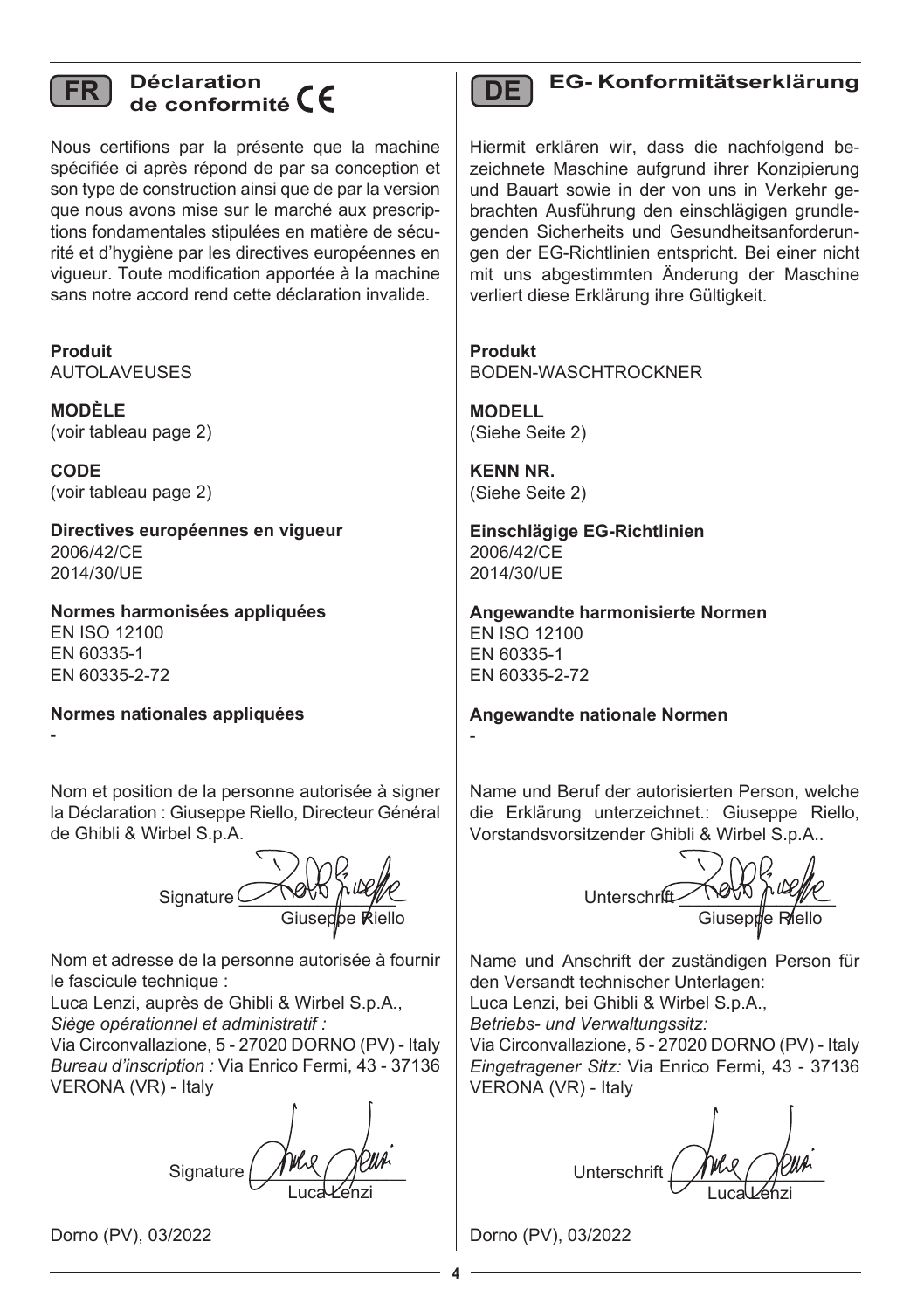

## **ES Declaración de conformidad**

Por la presente declaramos que la máquina designada a continuación cumple, tanto en lo que respecta a su diseño y tipo constructivo como a la versión puesta a la venta por nosotros, las normas básicas de seguridad y sobre la salud que figuran en las directivas comunitarias correspondientes. La presente declaración perderá su validez en caso de que se realicen modificaciones en la máquina sin nuestro consentimiento explícito.

**Producto** LAVADORA SECADORA DE PISOS

**MODELO** (ver tabla página 2)

**CÓDIGO** (ver tabla página 2)

-

**Directivas comunitarias aplicables** 2006/42/CE 2014/30/UE

**Normas armonizadas aplicadas** EN ISO 12100 EN 60335-1 EN 60335-2-72

**Normas nacionales aplicadas**

Nombre y posición de la persona autorizada para firmar la Declaración: Giuseppe Riello, Director ejecutivo Ghibli & Wirbel S.p.A.

 $Firma$   $\bigwedge$   $\bigwedge$   $\bigwedge$   $\bigwedge$   $\bigwedge$   $\bigwedge$ Giusepp**¢** Ri*j*ello

Nombre y dirección de la persona autorizada para suministrar el fascículo técnico:

Luca Lenzi, Ghibli & Wirbel S.p.A.,

*Sede operativa y administrativa:*

Via Circonvallazione, 5 - 27020 DORNO (PV) - Italy *Oficina registrada:* Via Enrico Fermi, 43 - 37136 VERONA (VR) - Italy

Firma Luca Léhzi

Dorno (PV), 03/2022

| M. |  |
|----|--|

#### **NL EG-verklaring van overeenstemming**

Hierbij verklaren wij dat de hierna vermelde machine door haar ontwerp en bouwwijze en in de door ons in de handel gebrachte uitvoering voldoet aan de betreffende fundamentele veiligheids en gezondheidseisen, zoals vermeld in de desbetreffende EG-richtlijnen. Deze verklaring verliest haar geldigheid wanneer zonder overleg met ons veranderingen aan de machine worden aangebracht.

**Product** SCHROBDWEILMACHINE

**CODE** (zie de tabel op pagina 2)

**CODE** (zie de tabel op pagina 2)

**Van toepassing zijnde EG-richtlijnen** 2006/42/CE 2014/30/UE

**Toegepaste geharmoniseerde normen** EN ISO 12100 EN 60335-1 EN 60335-2-72

**Toegepaste landelijke normen**

Naam en functie van de tot het ondertekenen van de verklaring gemachtigde persoon: Giuseppe Riello, Algemeen directeurGhibli & Wirbel S.p.A.

 $H$ andtekening  $\bigotimes_{\alpha} V_{\alpha} V_{\beta}$ Giuseppe Riello

Naam en adres van de tot het afgeven van het technisch dossier gemachtigde persoon:

Luca Lenzi, Ghibli & Wirbel S.p.A., *Operationeel en administratief hoofdkwartier:* Via Circonvallazione, 5 - 27020 DORNO (PV) - Italy *Maatschappelijke zetel:* Via Enrico Fermi, 43 - 37136 VERONA (VR) - Italy

Handtekening/ Luca *L'enzi* 

Dorno (PV), 03/2022

-